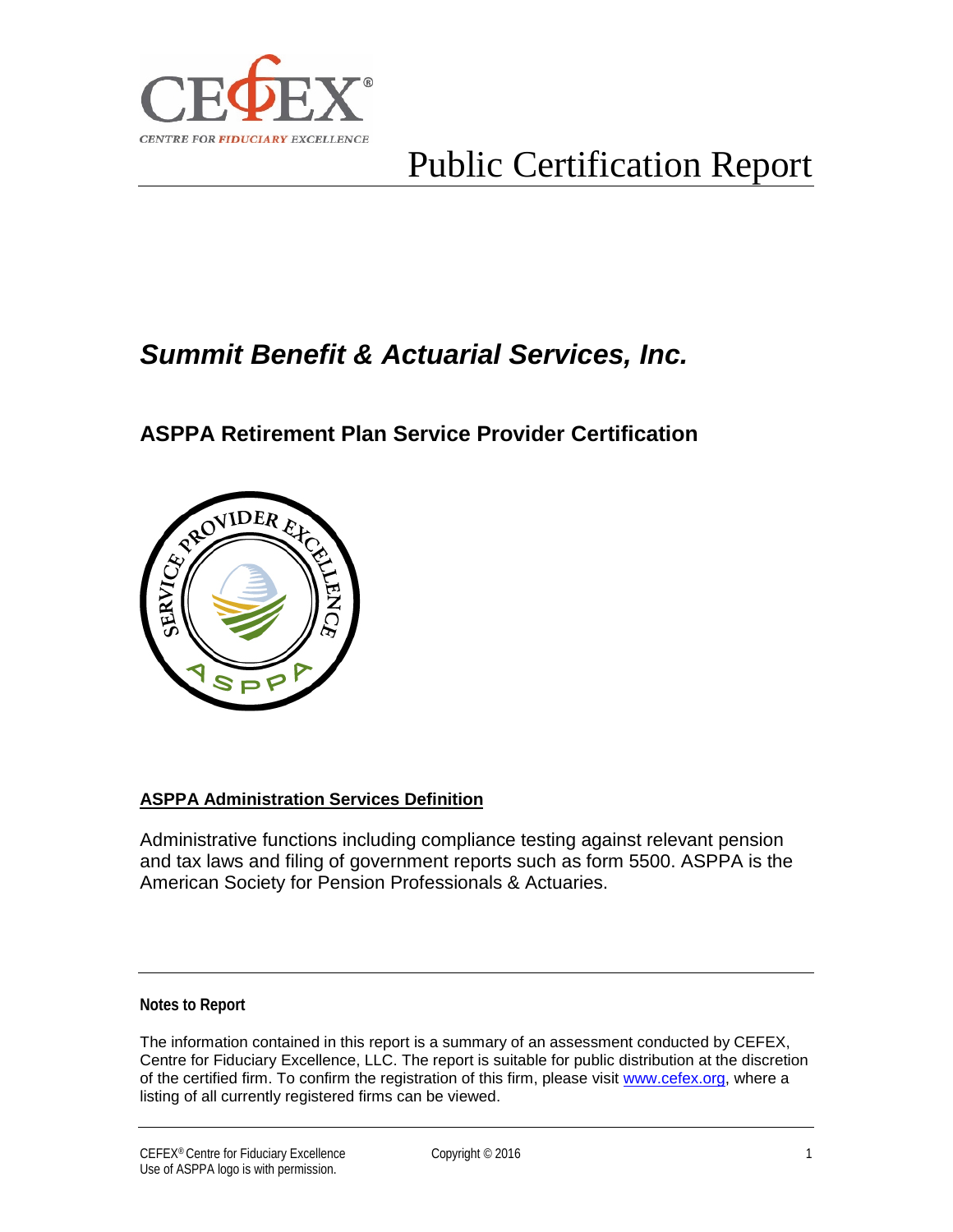#### **SECTION 1 – FIRM INFORMATION**

| CEFEX File No.: | CFX10142                                                                                                            |
|-----------------|---------------------------------------------------------------------------------------------------------------------|
| Firm Name:      | Summit Benefit & Actuarial Services, Inc.                                                                           |
| Address:        | P.O. Box 10108, 374 West 12th Avenue, Eugene OR, 97440<br>P.O. Box 26497, 11803 West North Ave, Wauwatosa WI, 53226 |
| Phone:          | 541-344-2324                                                                                                        |

#### **SECTION 2 – ASSESSMENT DETAILS**

#### *Dates and Participants Representing CEFEX:*

| <b>Lead Analyst</b>        | Richard N. Carpenter | USVI Pensions, Inc. |  |
|----------------------------|----------------------|---------------------|--|
| <b>Position</b>            | Name                 | Company             |  |
| <b>Assessment Team:</b>    |                      |                     |  |
| <b>Type of Assessment:</b> | Renewal              |                     |  |
| Date of Registration:      | 2017.12.09           |                     |  |

#### *Attestation*

The Lead Analyst is independent of the registered firm. He/she has not been employed or compensated by the registered firm for a period of at least 2 years prior and 6 months following this assessment, for the purposes of providing fiduciary consulting services. The Lead Analyst is an Accredited Investment Fiduciary Analyst (AIFA®) and has the adequate expertise and proficiency to perform this assessment. The Analyst must also hold at least one of the following ASPPA designations: Qualified 401(k) Administrator (QKA), Qualified Pension Consultant (QPA), Certified Pension Consultant (CPC) or Fellow, Society of Pension Actuaries (FSPA).

#### *Purpose and Scope of this Assessment:*

To evaluate the firm's conformance to the practices and associated criteria as defined in the document "*Standard of Practice for Retirement Plan Service Providers"* (the Standard) for the declared scope of registration.

The scope of registration is as follows:

*Third Party Administration services*

#### *Summary of Assessment Methodology:*

The assessment requires that the Analyst plan and perform a review of a representative sample of the firm's written records, interviews with appropriate personnel of the firm and, on a test basis, evidence supporting the actions taken by the firm in providing services to its clients.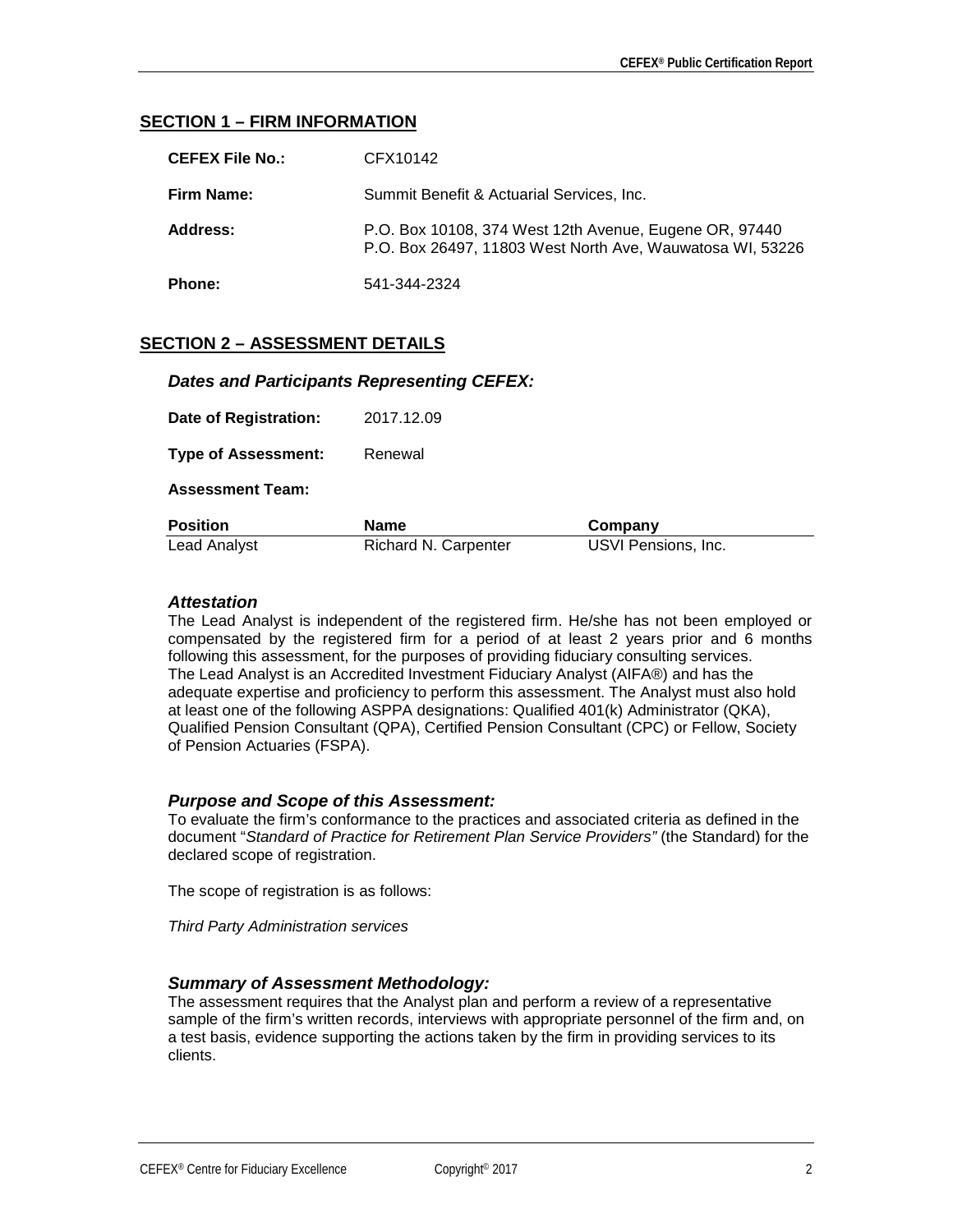Assessment elements include:

- Document review including organization chart, financial statements, partnership agreements, mission statement, business plan, succession plan, client materials, risk management policy, service agreements, vendor agreements, operational flow charts, policy manuals, Conflict of Interest manual, SAS70 Type 2 audit report (if applicable), sales/marketing policy, proof of insurance, and trading procedures.
- Historical review of operations including number of vehicles and staff turnover.
- Review of client types including concentration.
- Review of affiliations and/or alliances with other Service Providers.
- Review of Information Technology including record retention policy, maintenance plan, development plan, disaster recovery plan, and security measures.
- Review of human resource functions including job descriptions, staff credentials and training programs.
- Financial statement analysis, as described in Section 3 below.

#### **SECTION 3 - ASSESSMENT FINDINGS**

All the Practices within the Standard were assessed and considered to be adequately implemented, as listed below. A full copy of the Standard, which includes criteria for the fulfillment of each Practice, can be downloaded from [www.cefex.org,](http://www.cefex.org/) or viewed by clicking on the firm's on-line CEFEX certificate.

| No. | <b>Standard of Practice</b>                                                                                                                                                           | <b>Conformity</b> |
|-----|---------------------------------------------------------------------------------------------------------------------------------------------------------------------------------------|-------------------|
| 1.1 | Senior management demonstrates expertise in its field, and there is a<br>clear succession plan in place.                                                                              |                   |
| 1.2 | There are clear lines of authority and accountability, and the mission,<br>operations, and resources operate in a coherent manner.                                                    |                   |
| 1.3 | The organization has the capacity to service its client base.                                                                                                                         | V                 |
| 1.4 | Information systems and technology have a strong infrastructure, staff<br>support and are adequately secured.                                                                         |                   |
| 1.5 | The organization has developed programs to attract, retain, train and<br>motivate employees.                                                                                          |                   |
| 1.6 | There is a formal structure supporting effective procedural and<br>operational oversight.                                                                                             |                   |
| 1.7 | There is an effective risk-management process to manage the<br>organization's business risk.                                                                                          | $\sqrt{}$         |
| 2.1 | The organization provides disclosures which demonstrate that there are<br>adequate resources to sustain operations.                                                                   | N                 |
| 2.2 | The organization maintains defined business strategies which support its<br>competitive positioning.                                                                                  |                   |
| 2.3 | There is an effective process for allocating and managing both internal<br>and external resources and vendors.                                                                        | اد                |
| 2.4 | There is adequate and appropriate disclosure and delineation of the cost<br>of services provided to each client serviced.                                                             |                   |
| 2.5 | The organization has responsible and ethical reporting, marketing, and<br>sales practices.                                                                                            | N                 |
| 3.3 | Recordkeeping and administrative information is readily available,<br>disclosed and accessible to authorized parties for prudent selection and<br>monitoring of the service provider. |                   |
| 3.4 | Administration activities are performed in a timely and accurate manner.                                                                                                              | V                 |
| 4.1 | There is a process to periodically review the organization's effectiveness<br>in meeting its client responsibilities.                                                                 |                   |